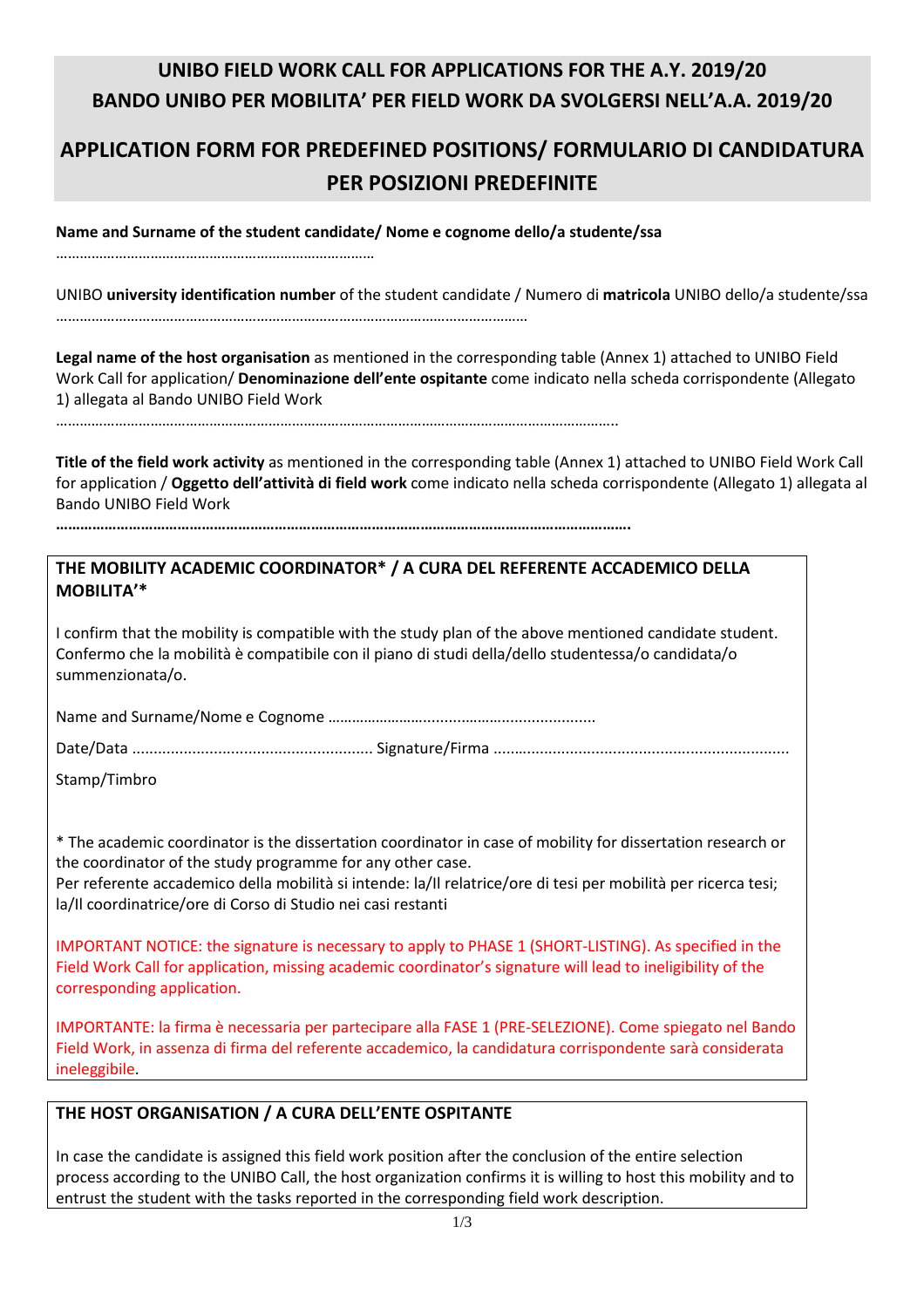| In caso alla/al candidata/o venisse assegnato questo posto di field work a conclusione dell'intero processo<br>di selezione previsto dal Bando UNIBO, l'ente ospitante conferma la disponibilità ad ospitare questa<br>mobilità e ad assegnare allo/a studente/ssa lo svolgimento dei compiti riportati nella corrispondente<br>scheda descrittiva del field work. |
|--------------------------------------------------------------------------------------------------------------------------------------------------------------------------------------------------------------------------------------------------------------------------------------------------------------------------------------------------------------------|
|                                                                                                                                                                                                                                                                                                                                                                    |
|                                                                                                                                                                                                                                                                                                                                                                    |
|                                                                                                                                                                                                                                                                                                                                                                    |
| Stamp/Timbro                                                                                                                                                                                                                                                                                                                                                       |
| IMPORTANT NOTICE: signature means the candidate has passed the interview of PHASE 1. The signature is<br>necessary to have access to PHASE 2 (SELECTION). Missing host organisation's signature will lead to<br>ineligibility of the corresponding application.                                                                                                    |
| IMPORTANTE: la firma indica che il candidato ha superato positivamente il colloquio. La firma è necessaria<br>per accedere alla FASE 2 (SELEZIONE). In assenza di firma dell'ente ospitante, la candidatura<br>corrispondente sarà considerata ineleggibile.                                                                                                       |

## **Privacy Policy - Information for the organisations that intend to collaborate in the framework of UNIBO Field Work Programme**

This document has been prepared in compliance with article 13 of Decree no. 196/03 (Privacy Code), which requires data subjects to be given information about the processing of their personal data..

This information therefore addresses those persons who provide their personal information for the purpose of initiating and promoting various forms of collaboration with the University of Bologna with regard to traineeships. These activities are carried out with a view to enhancing the skills and employability of students and recent graduates, contacting them to promote internship opportunities and helping them to make their professional decisions.

### 1. Purpose and methods of processing

- 2. Provision of data
- 3. Flow of data
- 4. Parties involved in processing
- 5. Rights of the data subject

## **1. PURPOSE AND METHODS OF PROCESSING**

### **DATA PROVIDED BY THE DATA SUBJECT**

The personal data of the coordinator and the organisation represented is collected and used solely to the extent allowed by law and by the regulations.

Processing is carried out with or without the support of electronic equipment, in compliance with the general principles of transparency and propriety and without exaggeration, as specified in article 11 of the Privacy Code. Furthermore, data is processed exclusively for the performance of institutional activities and/or for the purposes specified in Regional Decree no. 271/2009.

In particular, the data of coordinators and any addresses associated with them is processed by the University in order to carry out the following activities: